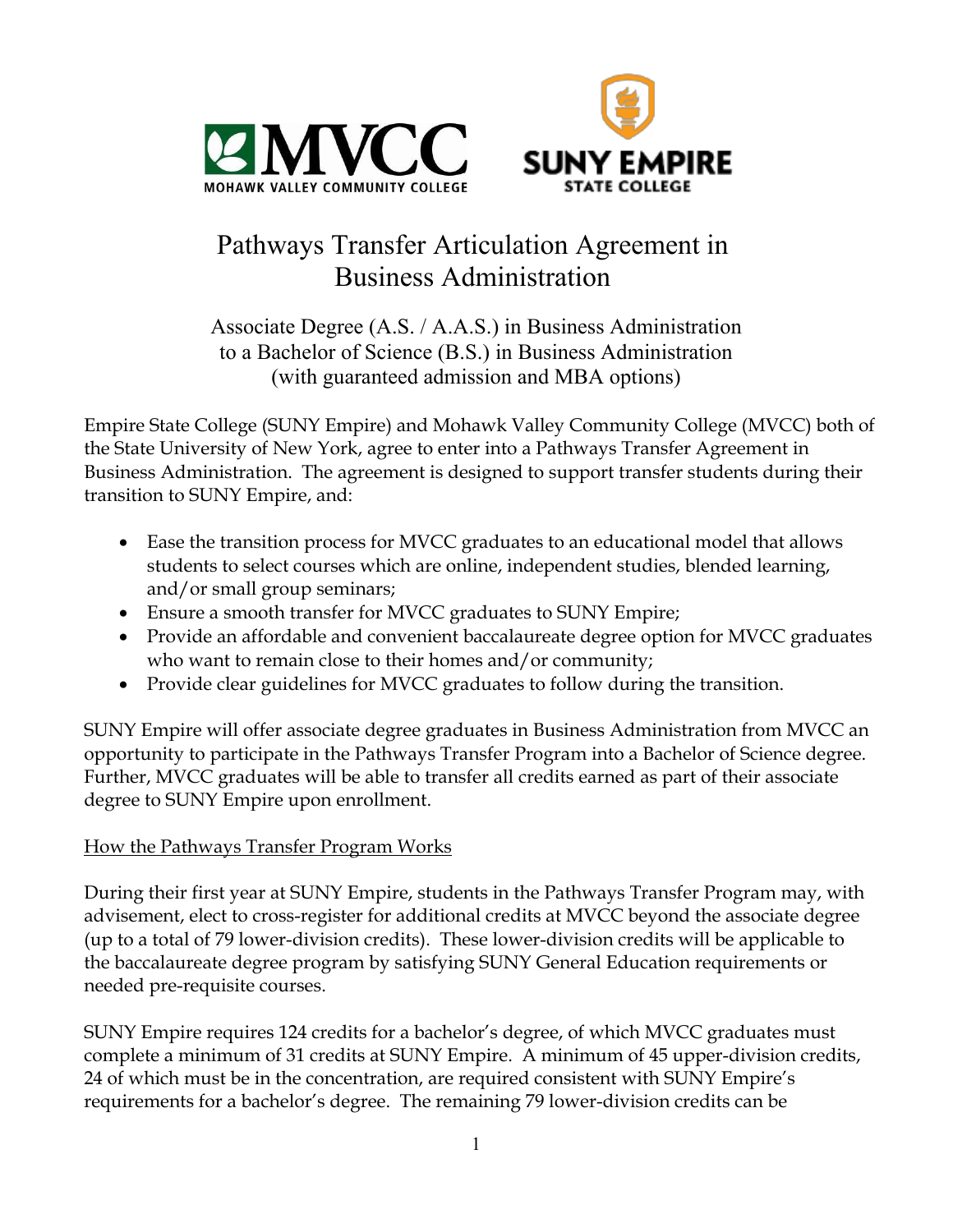transferred in through transcripted credit or prior learning assessment. Each participating student will be able to transfer all credits earned as part of their A.S or A.A.S. degree to SUNY Empire, as long as they fit into the student's designed bachelor's degree program (see Appendix C for additional details). Additional sources of advanced standing credits may include:

- Individualized Prior Learning Assessment (iPLA)
- Transcript credit from a regionally accredited college or university
- Standardized exams, such as CLEP or other exams
- Military credit evaluated by the American Council on Education (ACE)
- Licenses or training evaluated by SUNY Empire

# Combined Bachelor's and MBA Degree Program Option

Students transferring to SUNY Empire who are also interested in pursuing a Master of Business Administration (MBA) in Business Management degree have the option of applying for a combined B.S. / MBA program1. This option provides an accelerated path and reduced educational costs to completing both degrees.

Students who are enrolled in the combined degree program will incorporate 4 courses (up to 12 credits) of graduate coursework into their undergraduate degree plan. These four courses will consist of two core courses plus two courses in a selected track.

MBA – Business Management Tracks:

- Global Finance & Investment
- Healthcare Management
- Human Resource Management
- Information Technology Management
- Innovation Management & Entrepreneurship
- International Business
- Management
- Marketing
- Nonprofit Management
- Project Management

Interested students should notify their primary undergraduate mentor during their first term of enrollment at SUNY Empire. Further, to be considered for admission into a combined degree program, students must meet the following criteria:

- Completed at least 1 undergraduate semester at SUNY Empire
- Have successfully completed at least 60-credits of undergraduate coursework, including the prerequisite courses in statistics (3 credits), macroeconomics (3 credits), microeconomics (3 credits), and accounting (3 credits).

<sup>&</sup>lt;sup>1</sup> Students would apply for the combined degree after transferring to SUNY Empire and completing at least 1 semester of undergraduate coursework.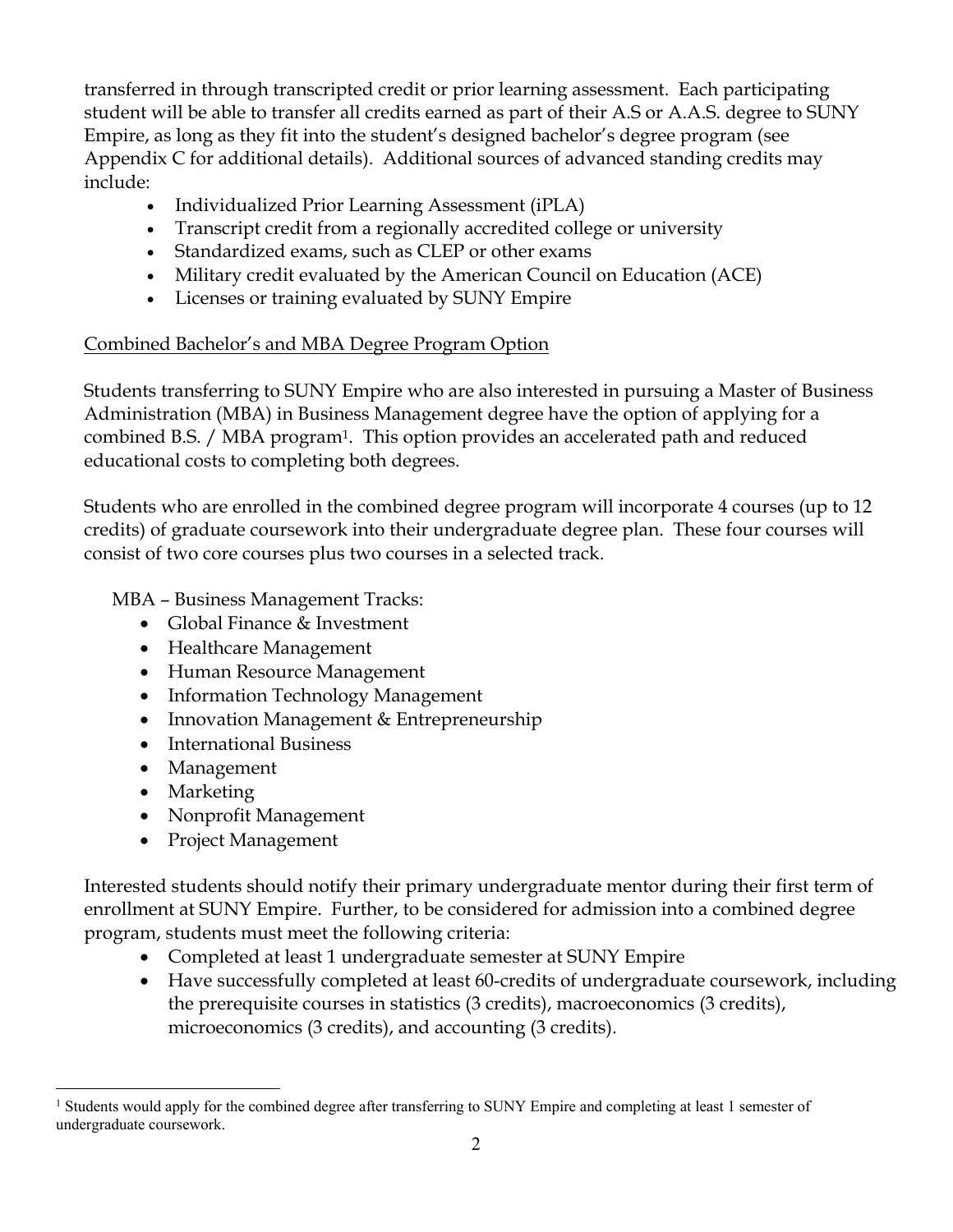• Have a minimum GPA of 3.2 in the most recent 60 credits earned at the time of the application.

# Benefits for Mohawk Valley Community College Transfer Students

SUNY Empire will provide the following benefits for participating MVCC students:

- Guaranteed admission to the Business Administration B.S. degree program for A.S. and A.A.S. degree graduates in Business Administration
- Provision of a one-time \$100 *Better Together* transfer scholarship
- Waiver of the \$50 orientation fee
- Waiver of the admissions application essay

To be eligible, MVCC transfer students must have completed an associate degree within the last 3 years, or be entering their final year of an associate degree program.2 Once SUNY Empire receives the student's official transcript that indicates an earned associate degree, the transfer scholarship will be awarded.

A unique application code for interested students to use during the admissions application process will be created by SUNY Empire and provided to appropriate staff members in the transfer advisement office and the academic department at MVCC for distribution.

# Benefits for Active Military, Veterans, and Spouses

SUNY Empire has a long-standing commitment of supporting active military, veterans and family members, and enthusiastically pledges to maintain its commitment to provide the following benefits and services to military-aligned students, and as they may be amended from time to time by SUNY Empire:

- Pre-enrollment advising and an Evaluated Education Plan (EEP) with a review of anticipated transfer credits prior to enrollment
- Waive all mandatory fees for military members (active-duty, guard, reserve and veterans) along with their spouses. Waived fees include: orientation fee, college fee, student activity fee, technology fee, health and wellness fee, portfolio (assessment) fee, and program amendment fee.
- Individualized Prior Learning Assessment (iPLA) fees are waived for military members
- Support military-aligned students through Veterans Affairs (VA) and Tuition Assistance (TA) funding processes
- Access to the Office of Veteran and Military Education (OVME) and its dedicated resources to support student success all the way through to degree completion.

 $\overline{a}$ <sup>2</sup> Note that this applies only to the completion date of the associate degree, and not when all of the courses within the degree were completed. Please refer to "Appendix C", item #4.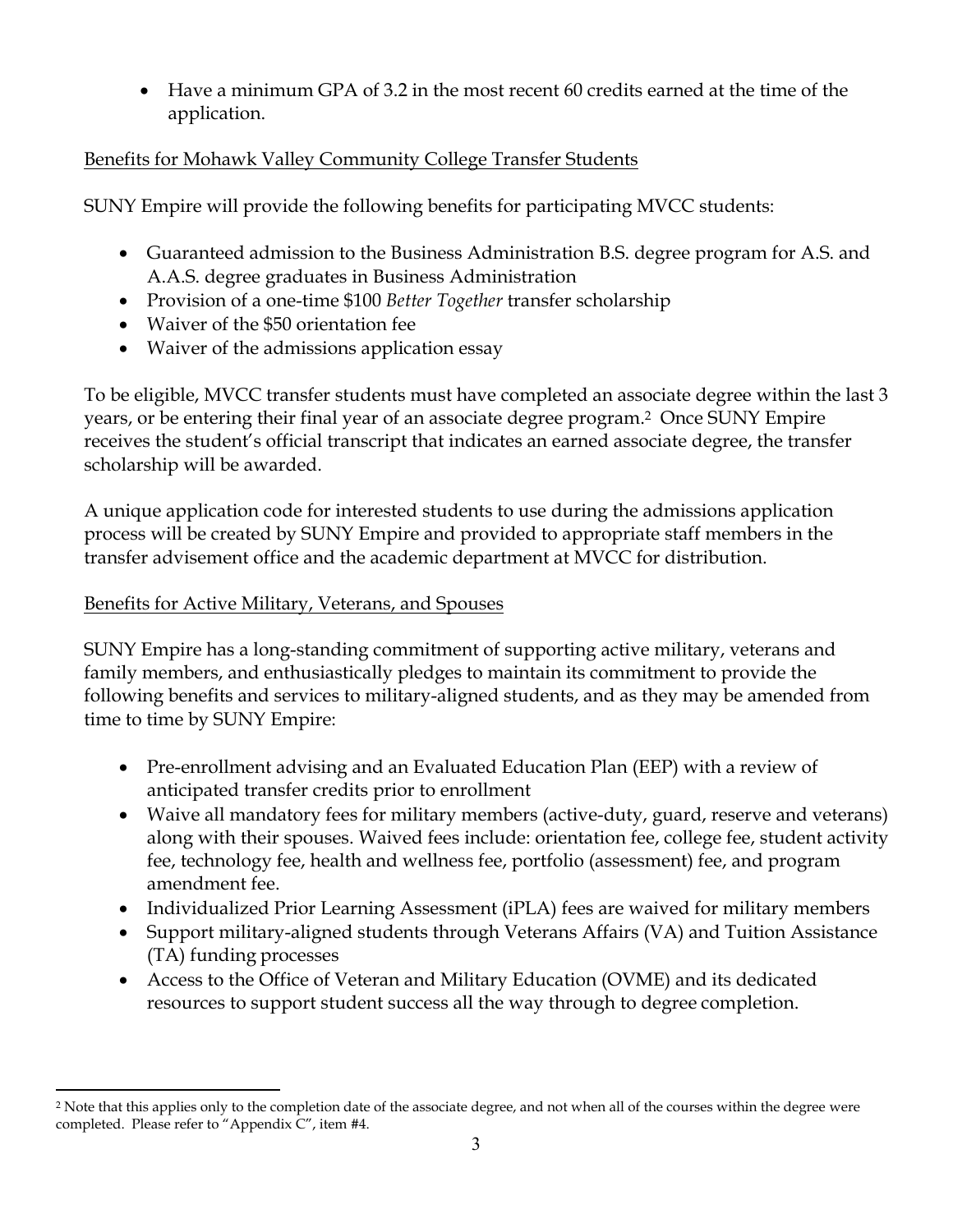## Guidelines of the Agreement

As part of the agreement, SUNY Empire will provide the following: (1) individual educational planning and mentoring for all transferring Business Administration students, (2) outreach to faculty and the Holistic Student Support office staff at MVCC to provide program information, and (3) offer information sessions for students at MVCC, at SUNY Empire locations, and online.

MVCC agrees to provide: (1) access for cross-registered Pathways transfer students to campus facilities and resources (i.e. library, academic support, computer labs), (2) promotion of the program to current students, faculty advisors, and alumni, and (3) to include this transfer agreement in any college publications where such agreements are listed (i.e. college catalog, website, transfer office brochures).

Business Administration A.S. and A.A.S. to B.S. students may enroll at SUNY Empire on a full or part-time basis. With advisement from their faculty mentor at SUNY Empire, students may elect to design a degree program similar to the one provided in Appendix A and B.

This agreement becomes effective when all signatures are affixed, as of the date of the last signature, and remains in effect for 5 years or until one or both institutions deem it necessary to terminate the agreement. The agreement may be amended by mutual agreement and will be formalized via revision of this agreement.

#### For Further Information

#### **Empire State College**

Heather Howard Senior Channel Recruiter Central New York Region Heather.Howard@esc.edu (315) 472-5730 ext. 3144

#### **Mohawk Valley Community College**

Tim Thomas Assistant Vice President for Academic Affairs TThomas@mvcc.edu (315) 792-5611

[Signature page follows]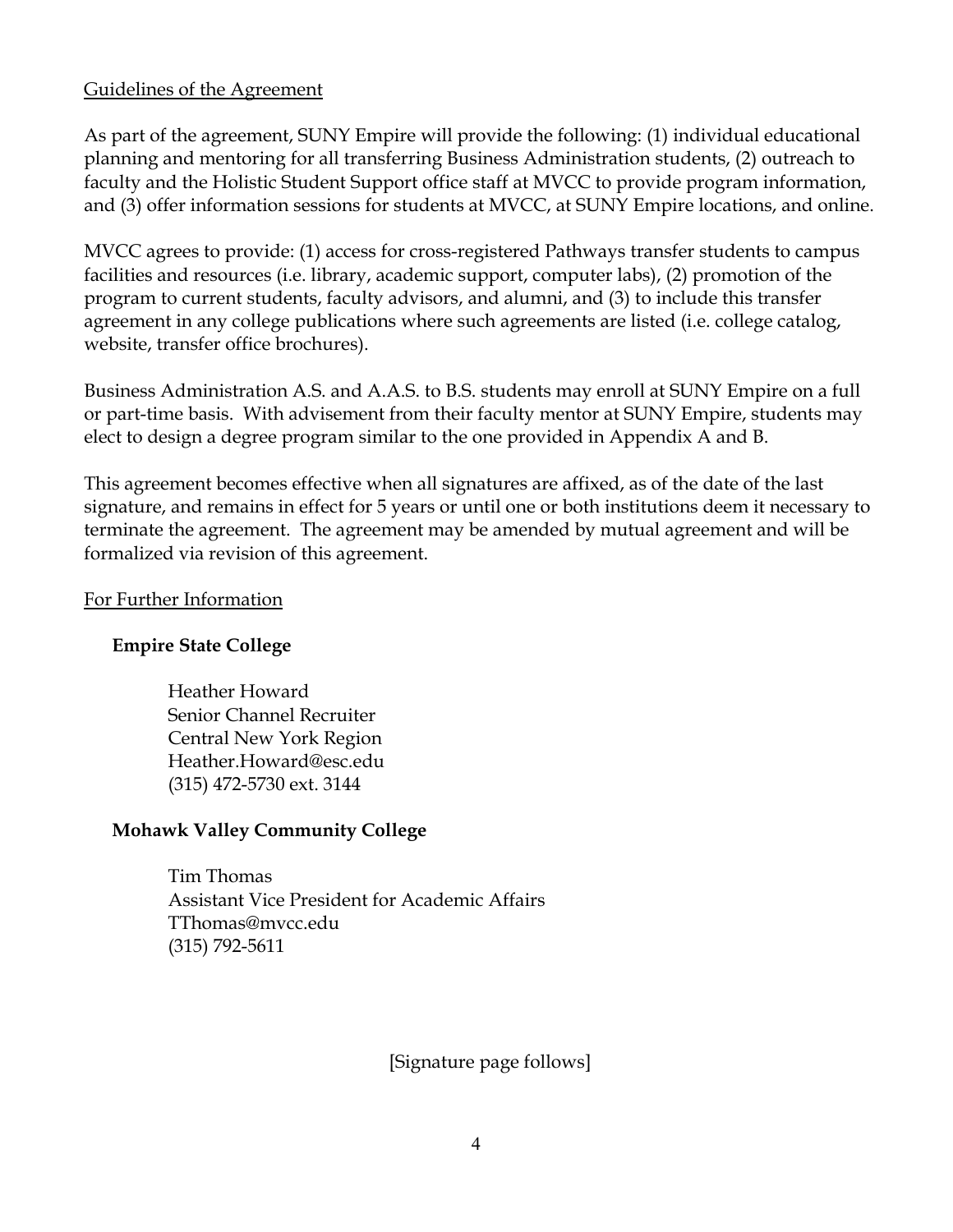Signatures to the Agreement

## **EMPIRE STATE COLLEGE**

 $\frac{3}{2}$ 

Dr. Nathan Gonyea Date Officer in Charge

Meg Benke

Dr. Meg Benke Date Provost and Executive Vice President for Academic Affairs

Dr. Julie Gedro Date Dean, School of Business

# **MOHAWK VALLEY COMMUNITY COLLEGE**

Vanhagemer  $\sqrt{1-\frac{1}{2}}$ 

Dr. Randall VanWagoner

President  $\mathcal{L}$ 

Dr. Lewis Kahler Vice President for Learning and Academic Affairs

 $\overline{a}$ 

Christine VanNamee Dean, School of Business & Hospitality 3/26/21

3/22/2021

 $\frac{3}{192021}$ 3/19/2021

> \_\_\_\_\_\_\_\_\_\_\_\_\_\_\_ 3/12/2021 Date

 $\frac{1}{2}$ 3/11/2021

Date

\_\_\_3/10/2021\_\_\_ Date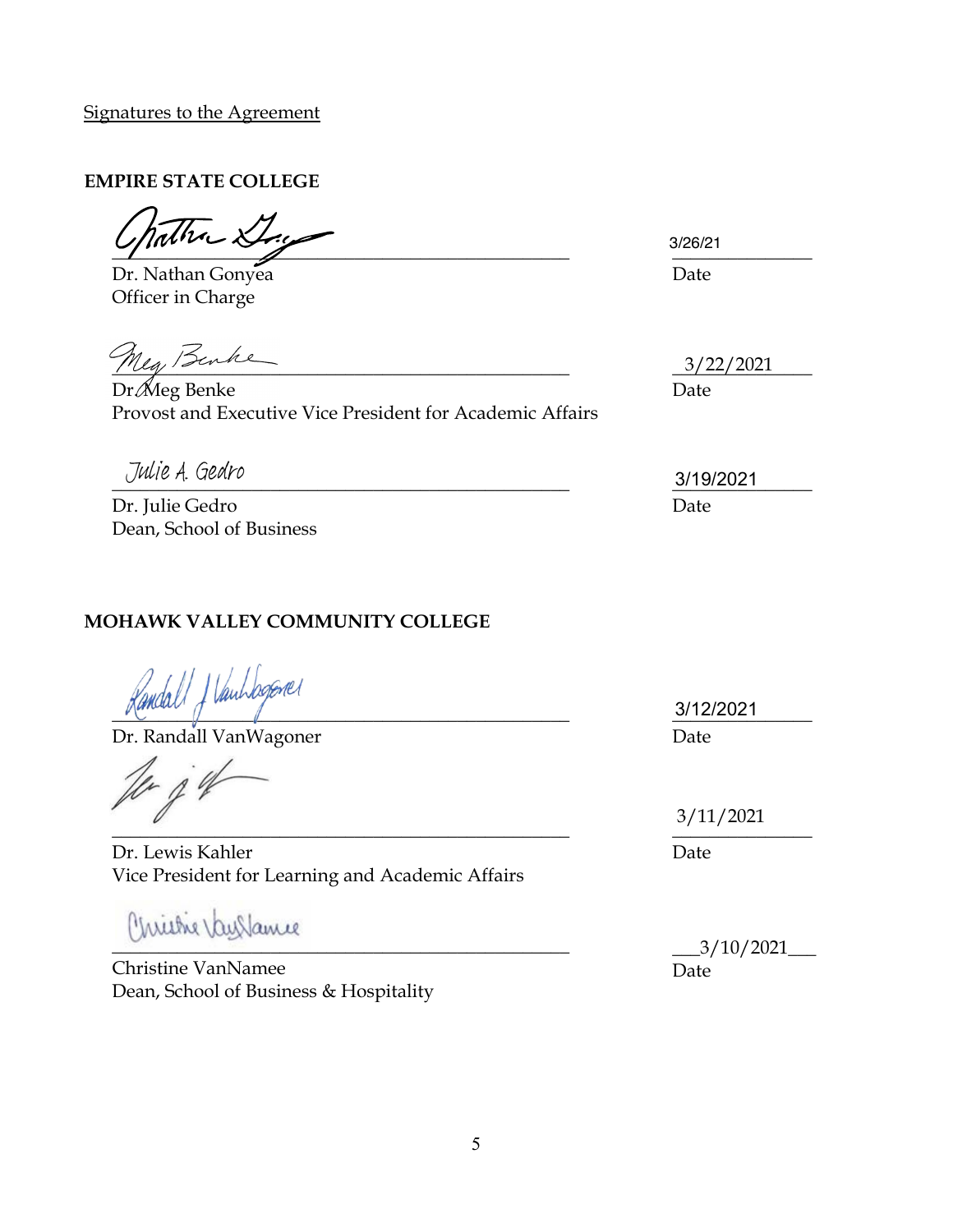#### **Appendix A Sample Degree Plan Business Administration A.S. to B.S.**

| Degree:  | Bachelor of Science            |
|----------|--------------------------------|
| Program: | <b>Business Administration</b> |

#### **Mohawk Valley Community College – Business Administration, A.S.**

| <b>AC115 Financial Accounting</b>         |  | CF100 College Foundations Seminar     |               |  |
|-------------------------------------------|--|---------------------------------------|---------------|--|
| AC116 Managerial Accounting               |  | ENG101 English 1: Composition         |               |  |
| <b>BM100</b> Introduction to Business     |  | ENG102 English 2: Ideas and Values in | $\mathcal{L}$ |  |
|                                           |  | Literature                            |               |  |
| <b>BM110</b> Principles of Microeconomics |  | IS101 Computers and Society           |               |  |
| <b>BM115</b> Principles of Macroeconomics |  | Mathematics electives                 | 8             |  |
| <b>BM120 Principles of Marketing</b>      |  | <b>MA110 Elementary Statistics</b>    |               |  |
| AC131 Business Law 1                      |  | Social Science electives              | -6            |  |
|                                           |  |                                       |               |  |

| CF100 College Foundations Seminar                   |   |
|-----------------------------------------------------|---|
| ENG101 English 1: Composition                       |   |
| ENG102 English 2: Ideas and Values in<br>Literature |   |
| IS101 Computers and Society                         | 3 |
| Mathematics electives                               |   |
| <b>MA110 Elementary Statistics</b>                  |   |
| Social Science electives                            |   |
| Natural Science elective                            |   |
| Restricted electives                                |   |
| Physical Education elective                         |   |

## **Total MVCC Credit 63** Potential additional lower-division credits at MVCC<sup>3</sup> 13

#### **Empire State College – Business Administration, B.S.** (Sample Only, Upper-Division)

| <b>BUSN 3010 Business Ethics</b>                | 4 | <b>Educational Planning</b> | $\overline{4}$ |
|-------------------------------------------------|---|-----------------------------|----------------|
| <b>BUSN 4030 International Business</b>         |   | Liberal Arts elective       | $\overline{4}$ |
| HRMS 3015 Human Resource Management             |   | Liberal Arts elective       | $\overline{4}$ |
| FSMA 3010 Corporate Finance                     |   |                             |                |
| <b>BUSN 3122 Management Information Systems</b> |   |                             |                |
| MGMT 3060 Organizational Behavior               |   |                             |                |
| <b>MGMT 3050 Operations Management</b>          |   |                             |                |
| MGMT 4035 Strategic Management                  |   |                             |                |
| Business elective                               |   |                             |                |

| <b>Educational Planning</b> |  |
|-----------------------------|--|
| Liberal Arts elective       |  |
| Liberal Arts elective       |  |

**Total SUNY Empire Credit 48**

**Degree Program Total 124**

<sup>&</sup>lt;sup>3</sup> Any of these 13 credits not completed at Mohawk Valley Community College will be completed at SUNY Empire. Students should seek advisement from a SUNY Empire advisor in advance of selecting which courses to take to ensure they will fit into their baccalaureate degree plan.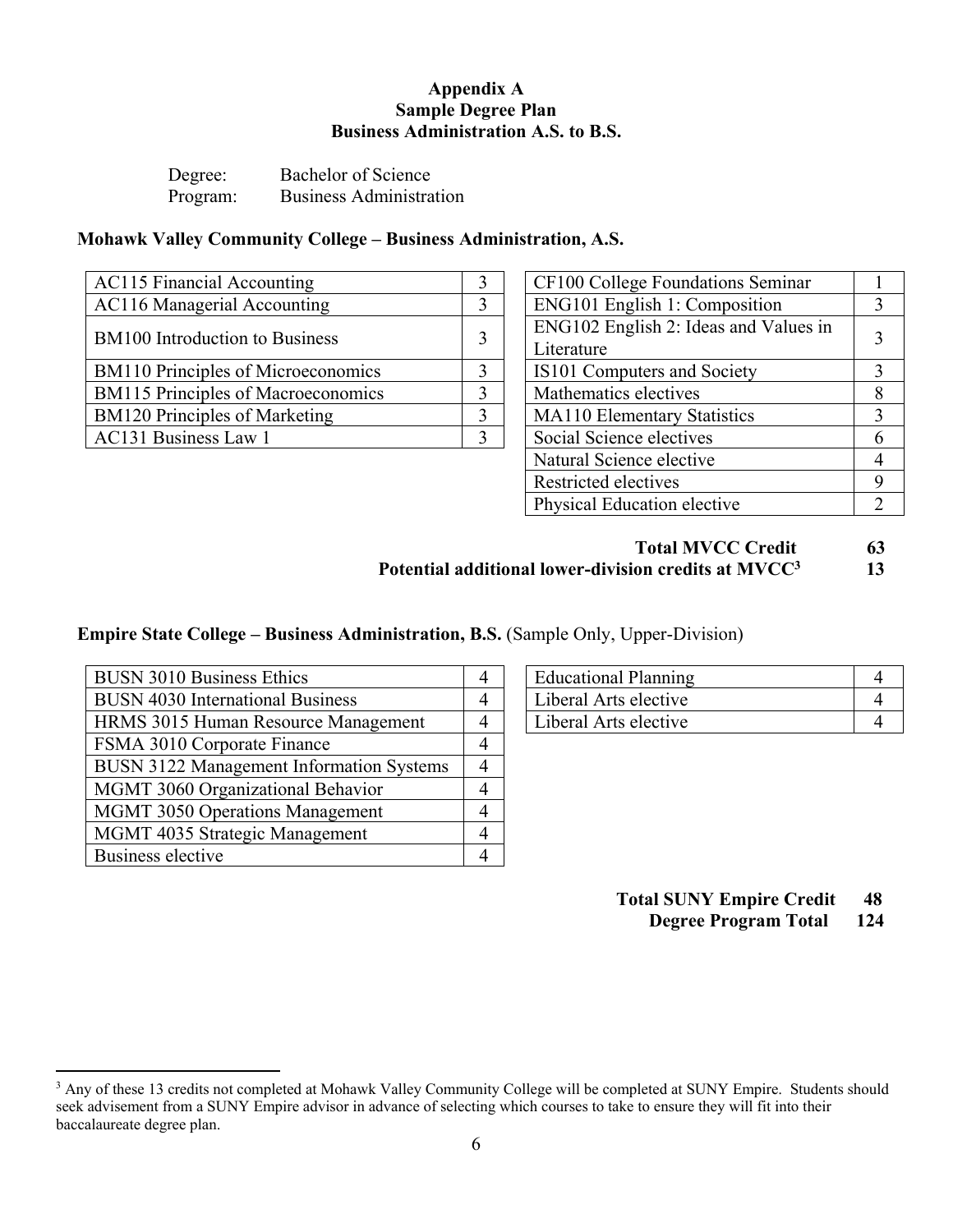#### **Appendix B Sample Degree Plan Business Administration A.A.S. to B.S.**

Degree: Bachelor of Science Program: Business Administration

#### **Mohawk Valley Community College – Business Administration, A.A.S.**

| <b>AC115 Financial Accounting</b>         | 3 | CF100 College Foundations Seminar                  |                |
|-------------------------------------------|---|----------------------------------------------------|----------------|
| <b>AC116 Managerial Accounting</b>        | 3 | EN101 English 1: Composition                       | 3              |
| <b>BM100</b> Introduction to Business     | 3 | EN102 English 2: Ideas and Values in<br>Literature | $\mathcal{E}$  |
| <b>BM108 Personal Finance</b>             |   | <b>EN150 Effective Speech</b>                      | $\mathcal{F}$  |
| <b>BM110</b> Principles of Microeconomics | 3 | Social Science elective                            | 3              |
| <b>BM115</b> Principles of Macroeconomics | 3 | IS101 Computers and Society                        | 3              |
| <b>BM120 Principles of Marketing</b>      | ኅ | IS200 Spreadsheet Concepts and<br>Applications     | $\mathcal{L}$  |
| <b>BM251 Organizational Behavior</b>      | 3 | <b>MA110 Elementary Statistics</b>                 | 3              |
| AC131 Business Law 1                      | 3 | Natural Science elective                           | 4              |
| Program electives *                       | 9 | <b>Physical Education electives</b>                | $\overline{2}$ |

| CF100 College Foundations Seminar    |   |  |
|--------------------------------------|---|--|
| EN101 English 1: Composition         |   |  |
| EN102 English 2: Ideas and Values in |   |  |
| Literature                           | 3 |  |
| <b>EN150 Effective Speech</b>        | 3 |  |
| Social Science elective              |   |  |
| IS101 Computers and Society          |   |  |
| IS200 Spreadsheet Concepts and       |   |  |
| Applications                         |   |  |
| MA110 Elementary Statistics          |   |  |
| Natural Science elective             |   |  |
| <b>Physical Education electives</b>  |   |  |

\* BM 254 Human Resources Management is recommended

 **Total MVCC Credit 64**

## **Potential additional lower-division credits at MVCC4 8**

#### **Empire State College – Business Administration, B.S.** (Sample Only, Upper-Division)

| <b>BUSN 3010 Business Ethics</b>                | <b>Educational Planning</b>       | $\overline{4}$ |
|-------------------------------------------------|-----------------------------------|----------------|
| <b>BUSN 4030 International Business</b>         | General Education elective        | $\overline{4}$ |
| HRMS 3015 Human Resource Management             | General Education elective        | $\overline{4}$ |
| FSMA 3010 Corporate Finance                     | Liberal Arts and Science elective | $\overline{4}$ |
| <b>BUSN 3122 Management Information Systems</b> | Liberal Arts and Science elective | $\overline{4}$ |
| <b>MGMT 3050 Operations Management</b>          | Liberal Arts and Science elective | $\overline{4}$ |
| MGMT 4035 Strategic Management                  |                                   |                |

| <b>Educational Planning</b>       |  |
|-----------------------------------|--|
| General Education elective        |  |
| General Education elective        |  |
| Liberal Arts and Science elective |  |
| Liberal Arts and Science elective |  |
| Liberal Arts and Science elective |  |

## **Total SUNY Empire Credit 52**

**Degree Program Total 124**

<sup>4</sup> Any of these 8 credits not completed at Mohawk Valley Community College will be completed at SUNY Empire. Students should seek advisement from a SUNY Empire advisor in advance of selecting which courses to take to ensure they will fit into their baccalaureate degree plan.